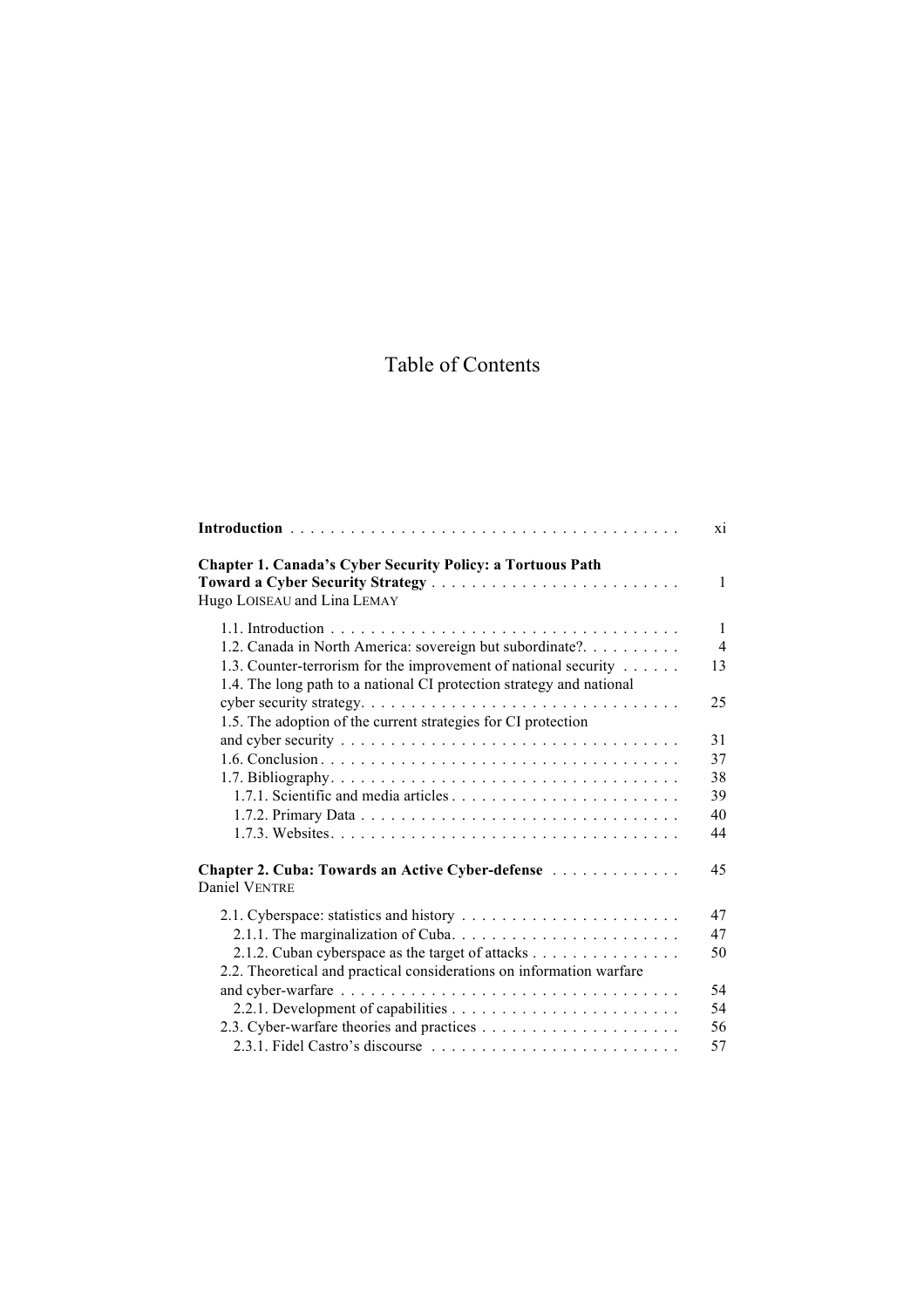| V1 | Cyber Conflict |
|----|----------------|

|                                                                                           | 59  |
|-------------------------------------------------------------------------------------------|-----|
|                                                                                           | 60  |
| 2.4.1. The State's influence over cyberspace                                              | 61  |
|                                                                                           | 63  |
| 2.5. Capabilities of control, surveillance and interception                               | 65  |
|                                                                                           | 66  |
|                                                                                           | 70  |
|                                                                                           | 73  |
| Chapter 3. French Perspectives on Cyber-conflict<br>Daniel VENTRE                         | 77  |
|                                                                                           | 79  |
| 3.2. Assessments, view on the world and awakening                                         | 88  |
|                                                                                           | 88  |
| 3.2.2. The feeling of insecurity, the threat. $\dots \dots \dots \dots \dots \dots \dots$ | 93  |
|                                                                                           | 98  |
| 3.2.4. Evolution of the international environment                                         | 99  |
| 3.3. Reaction, position of France and choice: theories, political                         |     |
|                                                                                           | 100 |
| 3.3.1. Information: a powerful weapon for those controlling it                            | 100 |
| 3.3.2. Media information: beneficial if controlled                                        | 101 |
| 3.3.3. Economic information as power, if controlled                                       | 101 |
|                                                                                           | 102 |
| 3.3.5. Information warfare or information control                                         | 103 |
|                                                                                           | 104 |
|                                                                                           | 106 |
| 3.3.8. Army: Information operations, NEB (numérisation de                                 |     |
| l'espace de bataille/digitization of battlespace), info-development                       | 108 |
| 3.3.9. Cyber-war and other modalities of the cyber-conflict                               | 120 |
|                                                                                           | 127 |
|                                                                                           | 131 |
| <b>Chapter 4. Digital Sparta: Information Operations</b>                                  |     |
|                                                                                           | 135 |
| Joseph FITSANAKIS                                                                         |     |
|                                                                                           | 136 |
| 4.2. Strategic concerns and internal balancing                                            | 139 |
| 4.3. Formative experiences in information operations:                                     |     |
|                                                                                           | 141 |
| 4.4. Formative experiences in information operations:                                     |     |
|                                                                                           | 142 |
|                                                                                           |     |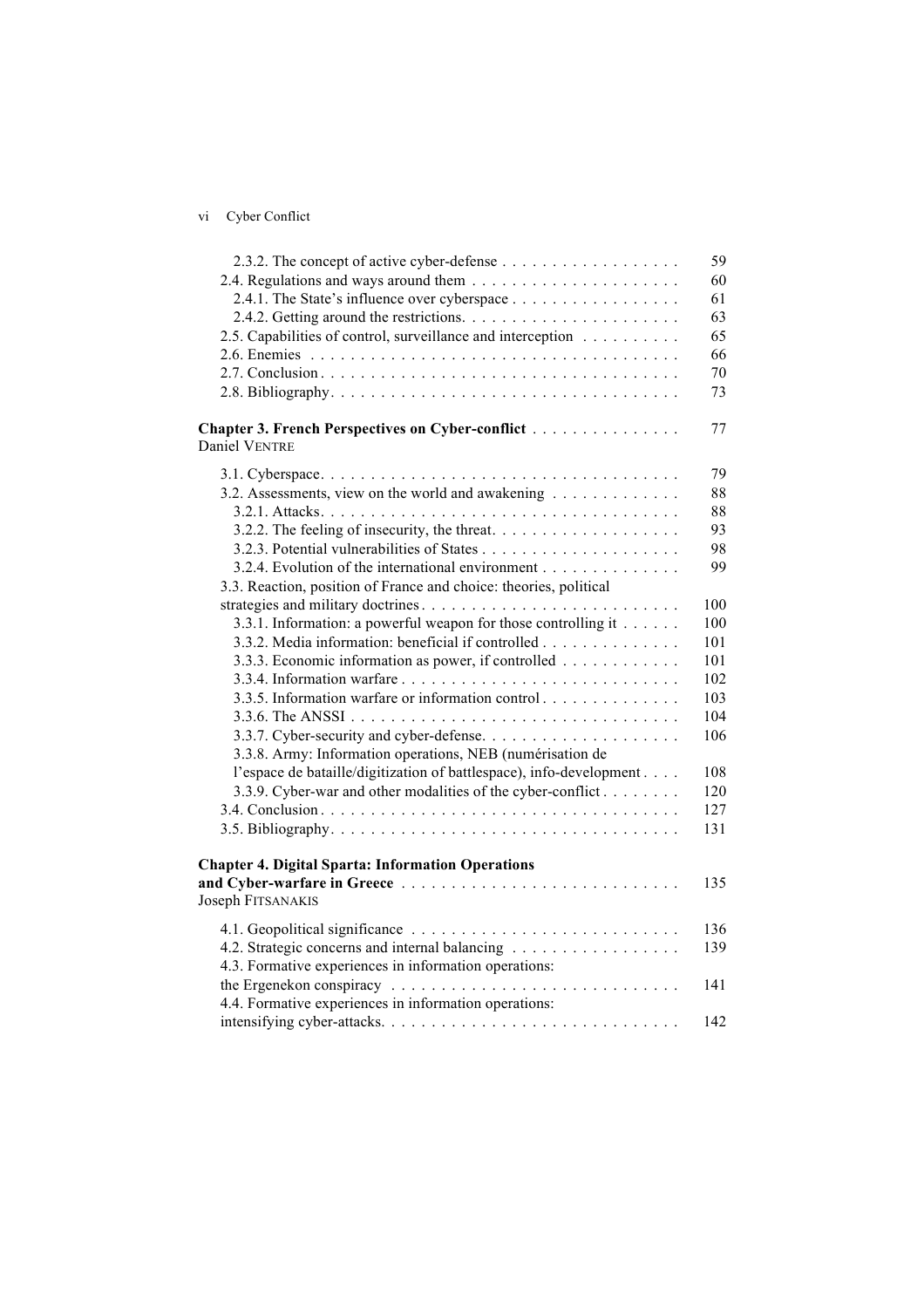| 4.5. Formative experiences in information operations:                          |     |
|--------------------------------------------------------------------------------|-----|
|                                                                                | 143 |
| 4.6. Formative experiences in information operations:                          |     |
|                                                                                | 145 |
| 4.7. Emerging civilian information operations strategies                       | 148 |
| 4.8. Emerging military information operations strategies                       | 152 |
| 4.9. The European Union dimension in Greek information operations              | 155 |
|                                                                                | 156 |
|                                                                                | 158 |
| <b>Chapter 5. Moving Toward an Italian Cyber Defense</b>                       |     |
|                                                                                | 165 |
| Stefania DUCCI                                                                 |     |
| 5.1. Information warfare and cyber warfare: what are they?                     | 165 |
| 5.2. Understanding the current Italian geopolitical context                    | 168 |
| 5.3. The Italian legal and organizational framework                            | 172 |
| 5.4. The need for a national cyber-defense and -security strategy              | 177 |
|                                                                                | 188 |
|                                                                                | 188 |
| Chapter 6. Cyberspace in Japan's New Defense Strategy.<br><b>Daniel VENTRE</b> | 193 |
|                                                                                | 194 |
| 6.2. Cyberspace in Japan's defense strategy                                    | 197 |
|                                                                                | 197 |
| 6.2.2. Cyberspace in security and defense policies                             | 203 |
|                                                                                | 217 |
|                                                                                | 221 |
| <b>Chapter 7. Singapore's Encounter with Information Warfare:</b>              |     |
| Filtering Electronic Globalization and Military Enhancements<br>Alan CHONG     | 223 |
| 7.1. Singapore: electronic globalization and its pitfalls                      | 225 |
| 7.2. Cyberdefence in the private sector and society at large                   | 228 |
| 7.3. The Singapore Armed Forces and the embrace                                |     |
| of third-generation warfare                                                    | 235 |
|                                                                                | 237 |
| 7.3.2. Continually revitalizing existing conventional arms                     |     |
| 7.3.3. Generating asymmetrical advantages in operational                       | 239 |
|                                                                                | 242 |
|                                                                                |     |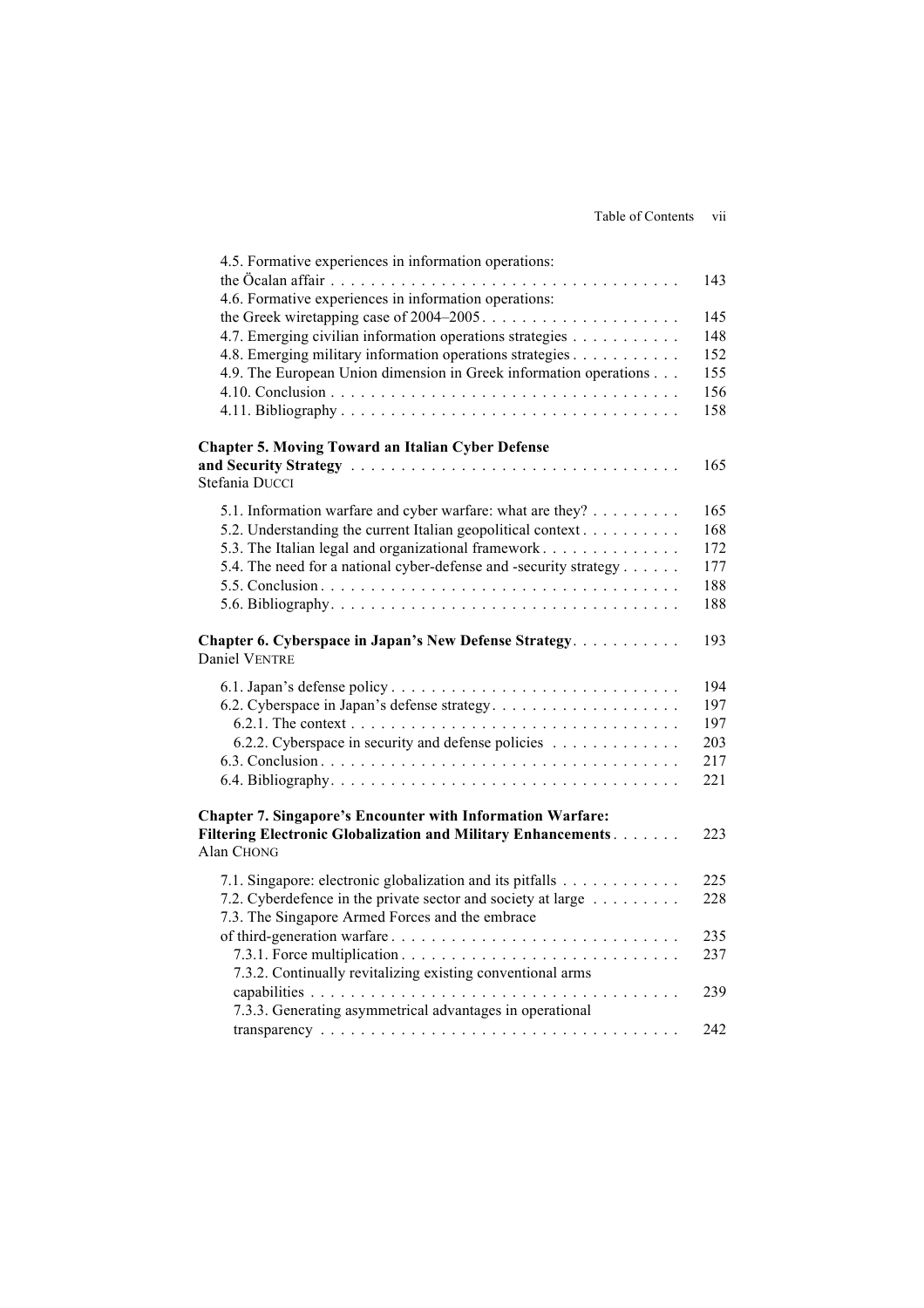viii Cyber Conflict

|                                                                                                                                  | 245        |
|----------------------------------------------------------------------------------------------------------------------------------|------------|
|                                                                                                                                  | 247        |
| Chapter 8. A Slovenian Perspective on Cyber Warfare                                                                              | 251        |
| Gorazd PRAPROTNIK, Iztok PODBREGAR, Igor BERNIK and Bojan TI AR                                                                  |            |
|                                                                                                                                  | 251        |
|                                                                                                                                  | 254        |
| 8.3. Specifics of technologically-advanced small countries.<br>8.4. Geostrategic, geopolitics and the economic position          | 256        |
|                                                                                                                                  | 258        |
| 8.5. Information and communication development in Slovenia                                                                       | 259        |
|                                                                                                                                  | 261        |
| 8.7. Slovenia in the field of information and communication                                                                      |            |
|                                                                                                                                  | 264        |
| 8.8. Slovenia's information and communication security                                                                           |            |
|                                                                                                                                  | 266<br>266 |
| 8.8.1. The EU information and communication security policy                                                                      | 267        |
| 8.8.2. NATO's information and communications security policy.<br>8.8.3. Slovenia's information and communication security policy | 268        |
| 8.8.4. Analysis of key strategic documents regulating the field                                                                  |            |
| of information and communication security policy                                                                                 |            |
|                                                                                                                                  | 269        |
| 8.8.5. National bodies that govern the field of information                                                                      |            |
| and communication security policy in the Republic of Slovenia                                                                    | 270        |
| 8.8.6. Directorate for information society (Ministry of Higher                                                                   |            |
|                                                                                                                                  | 271        |
| 8.8.7. Slovenian Computer Emergency Response Team                                                                                | 271        |
| 8.8.8. Directorate of e-Government and Administrative Processes                                                                  |            |
|                                                                                                                                  | 272        |
| 8.8.9. Office of the Government of the Republic of Slovenia                                                                      |            |
| for the Protection of Classified Information                                                                                     | 272        |
| 8.8.10. Slovenian Intelligence and Security Agency                                                                               | 273        |
| 8.8.11. National Center for Crisis Management                                                                                    | 274        |
|                                                                                                                                  | 274        |
|                                                                                                                                  | 276        |
| <b>Chapter 9. A South African Perspective on Information Warfare</b>                                                             |            |
|                                                                                                                                  | 279        |
| Brett VAN NIEKERK and Manoj MAHARAJ                                                                                              |            |
| 9.1. The South African structure of information warfare                                                                          | 280        |
| 9.2. A South African perspective on cyber-warfare                                                                                | 283        |
| 9.3. The Southern African cyber-environment                                                                                      | 284        |